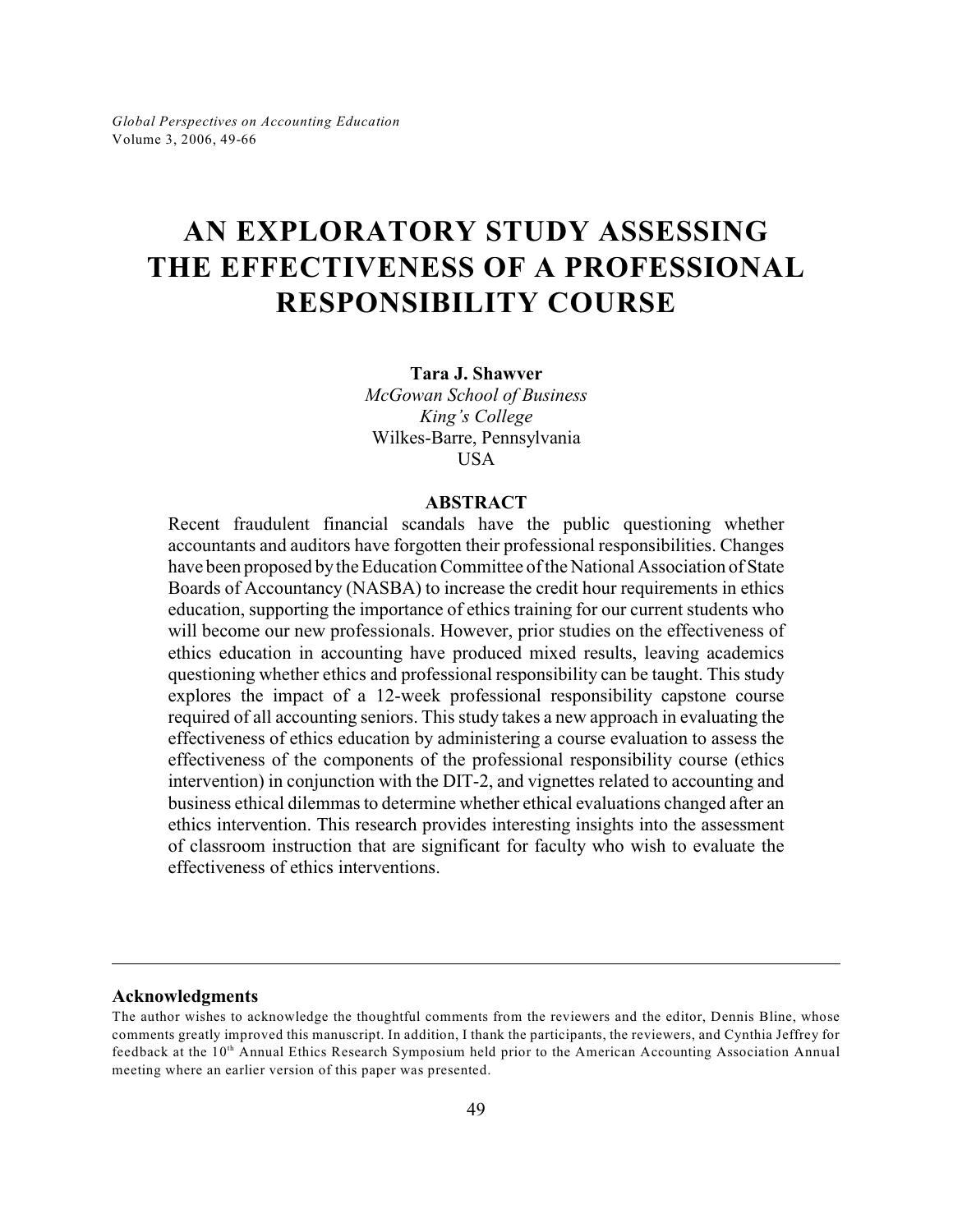**Key words:** Accounting ethics, ethics education

**Data availability:** Available from the author upon request.

### **INTRODUCTION**

 $\prod_{\text{ethics}}$ he Education Committee of the National Association of State Boards of Accountancy (NASBA) has proposed changes to the content of the 150 semester hour requirements that would increase the number of semester hours for ethics education, including three hours of ethics in accounting and three hours of ethics in business. Prior researchers suggest that ethics is not adequately covered in accounting programs (Frecka and Nichols, 2004; Wyatt and Gaa, 2004; Cohen and Pant, 1989) and most people agree that ethics should be a part of an accounting curriculum. However, studies on the effectiveness of ethics education in accounting have produced mixed results and there is disagreement as to how ethics should be covered in our accounting programs. Given these mixed results on the impact of accounting ethics education and publicized earnings scandals, many academics are left wondering where to go from here.

This study explores the impact of a 12-week professional responsibility capstone course required of all accounting seniors. This study extends ethics research by administering the DIT-2 to assess the level of moral reasoning of accounting students, accounting and business related vignettes developed by Cohen et al. (1998, 1996, 1993) for evaluation of ethical situations, and a course evaluation based on the goals of accounting ethics education that has never been tested by prior research. Conclusions are made from responses to course evaluations as to which course components are most effective in addressing the goals of ethics education in the classroom. Research assessing course components will allow educators to improve the effectiveness of teaching professional responsibility and ethics in our accounting classrooms.

### **Support for Accounting Ethics Education**

The accounting profession has attempted to respond to earnings scandals by passing the Sarbanes-Oxley Act, and the Statement of Auditing Standards (SAS) 99 to clarify issues related to ethics and fraudulent financial reporting. However, there is growing concern that ethics and professional responsibility should become more prevalent in our accounting curriculums. The proposal from the National Association of State Boards of Accountancy (NASBA) to increase the number of semester hours for ethics education highlights the need to educate our future accounting professionals specifically in accounting ethics. This proposal validates prior researchers' concerns that ethics is not adequately covered in accounting programs (Frecka and Nichols, 2004; Gaa and Thorne, 2004; Wyatt and Gaa, 2004; Cohen and Pant, 1989).

One problem with ethics education suggested by Langenderfer and Rockness (1989) is that ethics discussions are often held at the philosophical level, rather than exposing accounting students to ethics at a practical business level. "Students need to think about ethical issues and how they as individuals will face the issues before they are confronted with real-world dilemmas" (Langenderfer and Rockness, 1989, p. 61). Further, Wyatt expressed the need to integrate ethics throughout the accounting curriculum rather than as "an appendage to an auditing course" (Wyatt and Gaa, 2004, p. 28).

Most schools agree that some ethics education should be incorporated within the accounting curriculum (Gunz and McCutcheon, 1998; Cohen and Pant, 1989; McNair and Milan, 1993);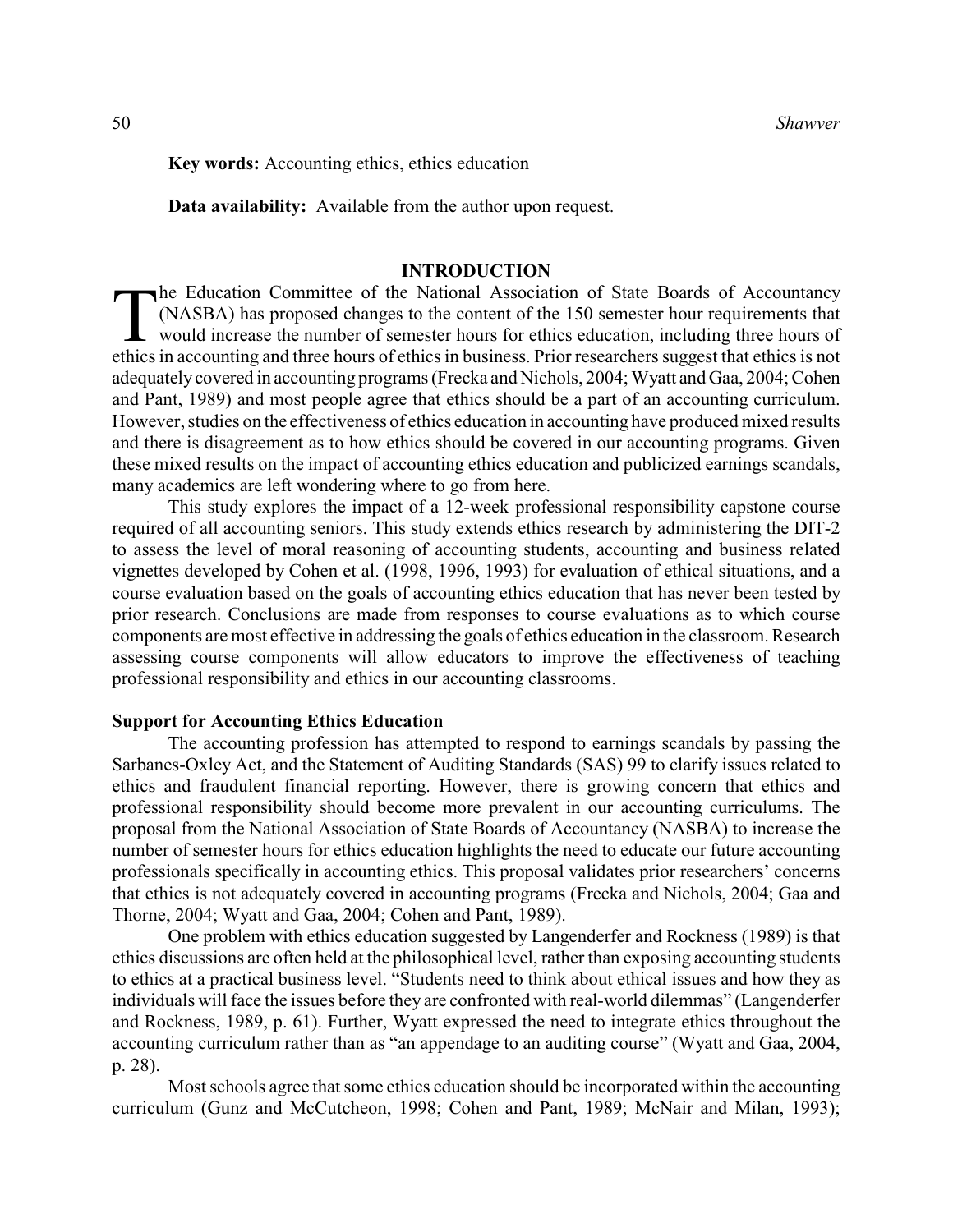however, "few are willing or able to devote entire courses to such teaching" (Gutz and McCutcheon, 1998, p. 1146). This feeling is still apparent today when one considers that out of 163 AACSB accredited master's degree accounting programs, only four schools offer a course in professional responsibility (Romal and Hibschweiler, 2004). For those who do attempt to teach ethics, one might ask "where do I start?".

### **Goals of Accounting Ethics Education**

Accounting has yet to define a set of goals for accounting ethics education. Morris (2001) conducted a survey of business ethics professors and determined that the primary objective of a business ethics course is to enhance the clarity of thought in how students explain moral judgments or decisions. Recent literature suggests offering more cases dealing with ethical dilemmas, limiting 'preaching' the answers to ethical situations, and challenging students to decide how they would deal with ethical issues (Wyatt, 2004, p. 53). Loeb (1988, p.32) describes the only comprehensive list of accounting ethics education goals which are based on suggestions from Callahan (1980) as follows:

- 1. Relate accounting education to moral issues.
- 2. Recognize issues in accounting that have ethical implications.
- 3. Develop a "sense of moral obligation" or responsibility.
- 4. Develop the abilities needed to deal with ethical conflicts or dilemmas.
- 5. Learn to deal with the uncertainties of the accounting profession.
- 6. "Set the stage for" a change in ethical behavior.
- 7. Appreciate and understand the history and composition of all aspects of accounting ethics and their relationship to the general field of ethics.

Callahan (1980) provides details of the importance of each of these goals. To relate accounting education to moral issues, students must understand that each of us live in a web of moral relationships where moral choices are inevitable and often difficult. In recognizing that issues in accounting have ethical implications, students should be challenged to make conscious, rational attempts to identify issues needing judgment. Developing a sense of moral obligation encourages the ethical thinking needed for one to act in a way that is perceived as right and good. In developing abilities to deal with ethical conflicts, skills are needed to understand that moral choices will have consequences and students need the skills to deal with ethical dilemmas. A professional responsibility course should develop understanding of the ethical problems that face particular professions so that our students can learn to deal with uncertainties within our discipline. Callahan (1980) suggests that not only is it important that a course help a student to recognize an ethical issue, but it should help provide an understanding of the importance of changing one's behavior after a moral judgment and analysis has been completed. Further, developing an understanding of the cultural, political, and social aspects of a profession should be a goal in most types of ethics courses.

Loeb (1991) suggests that an evaluation as to whether ethics instruction is meeting course goals can be accomplished by interviewing students, faculty, alumni, and employers. Since prior research on the effectiveness of ethics education has produced mixed results, this research examines specific course components to explore the possibility of the effectiveness of these issues at a micro level by administering an anonymous survey to students who have just completed the professional responsibility course.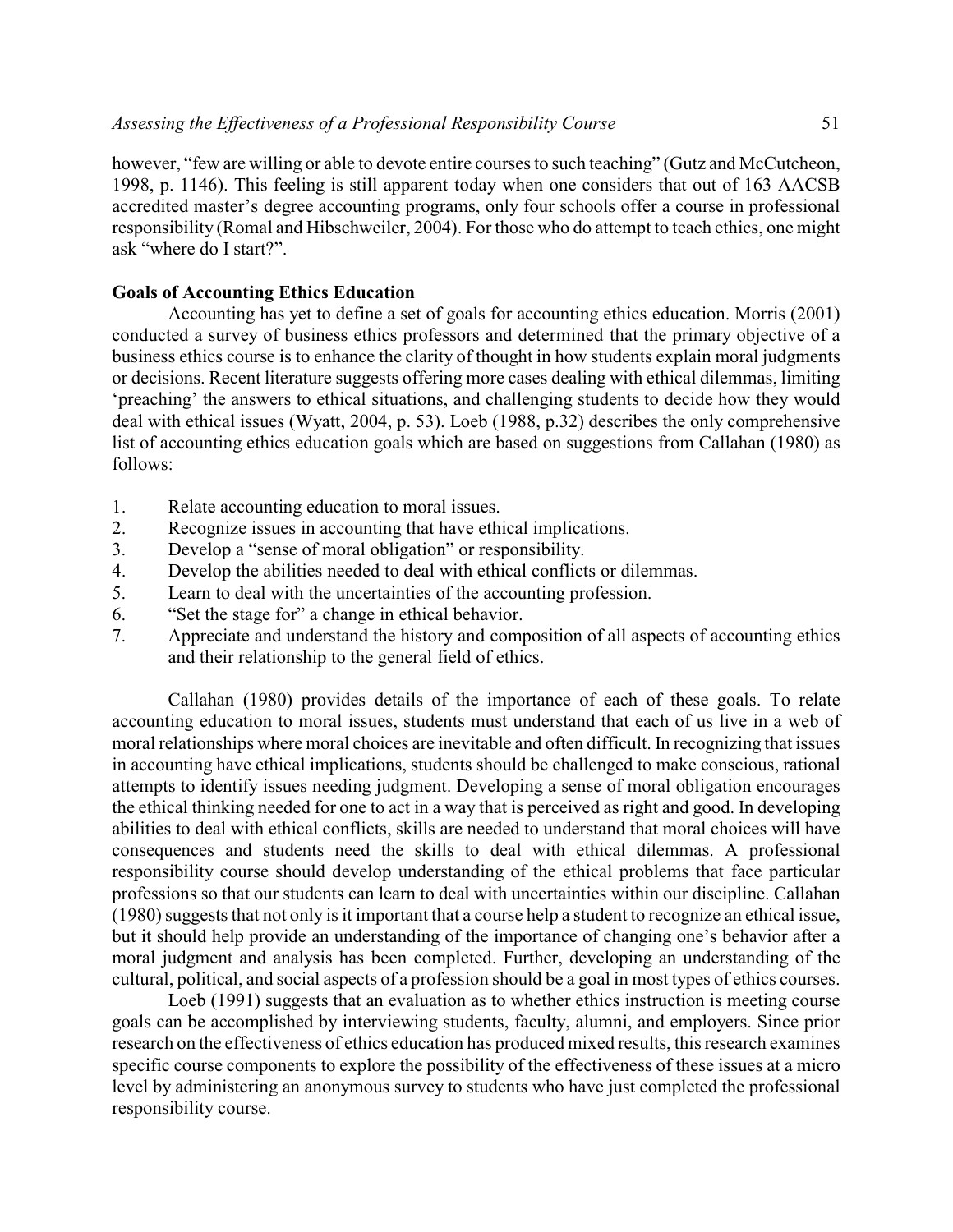### **The Professional Responsibility Course**

This research examines the specific course components within a professional responsibility capstone course to explore the possibility of the effectiveness of these issues at a micro level. The course has several components, including textbook readings, case analyses, class discussions, a research paper, and exams.

The textbook<sup>1</sup> is used throughout the course to identify theoretical models used for ethical decision-making, while focusing on practical real-world cases. Discussion of the textbook material and application of the theory and professional codes of conduct are important parts of the course, which can be extended for use in case analyses, exams, and in the research paper.

Prior to class, each student completes a written case analysis dealing with complicated issues such as earnings manipulations, stakeholder interests, codes of conduct, crisis management and cultural/societal concerns. Students are expected to identify the ethical issues and alternative actions, and then provide an ethical evaluation including the pros and cons of the issues presented in each case. The instructor grades the case based on the analysis of the issues and completeness of the response to evaluating each action within the case. To aid in the learning process, the instructor offers suggestions and identifies areas the student should have considered in his/her analysis. Loeb (1991) suggests that case analyses may contribute to goals 1, 2, 3, 4, 5 and 7.

One student is selected in advance to present each case to the class, and further group analysis occurs after the individual student presents his/her analysis. Each individual student is required to present his/her assigned case and participate in all group discussions. Students are encouraged to respectfully question each other's views in an attempt to foster the free interchange of ideas, which is a part of the learning process. Loeb (1991) suggests that participation in class discussions may contribute to goals 1, 2, and 7.

Each student is responsible for a research paper based on a subtopic within the textbook. It is expected that the student will explore research found in accounting and business journals. Each student presents the results of his/her research to the class and answers questions about the project. Loeb (1991) suggests that a research paper may contribute to goals 1, 2, and 7.

The course includes a midterm and final examination to test students' knowledge of the theories and application of their professional responsibilities discussed during class. The exams contain short answer questions and cases similar to the written case analyses. Loeb (1991) suggests that exams may contribute to goals 1, 2, and 7.

The course objectives are consistent with the mission of the School of Business in seeking to develop in its students the professional knowledge and skills needed to function successfully in the global economy and a commitment to exercising their professional responsibilities in an ethical and socially responsible manner. To achieve these goals, the School of Business provides a studentcentered learning environment designed to stimulate intellectual development, encourage critical and ethical thinking, and develop professional competencies that are current with today's business environment.

#### **Hypotheses**

In relation to the goals of accounting ethics education suggested by Loeb (1991), I hypothesize the following:

<sup>&</sup>lt;sup>1</sup>Business & Professional Ethics for Accountants by Leonard J. Brooks, 2004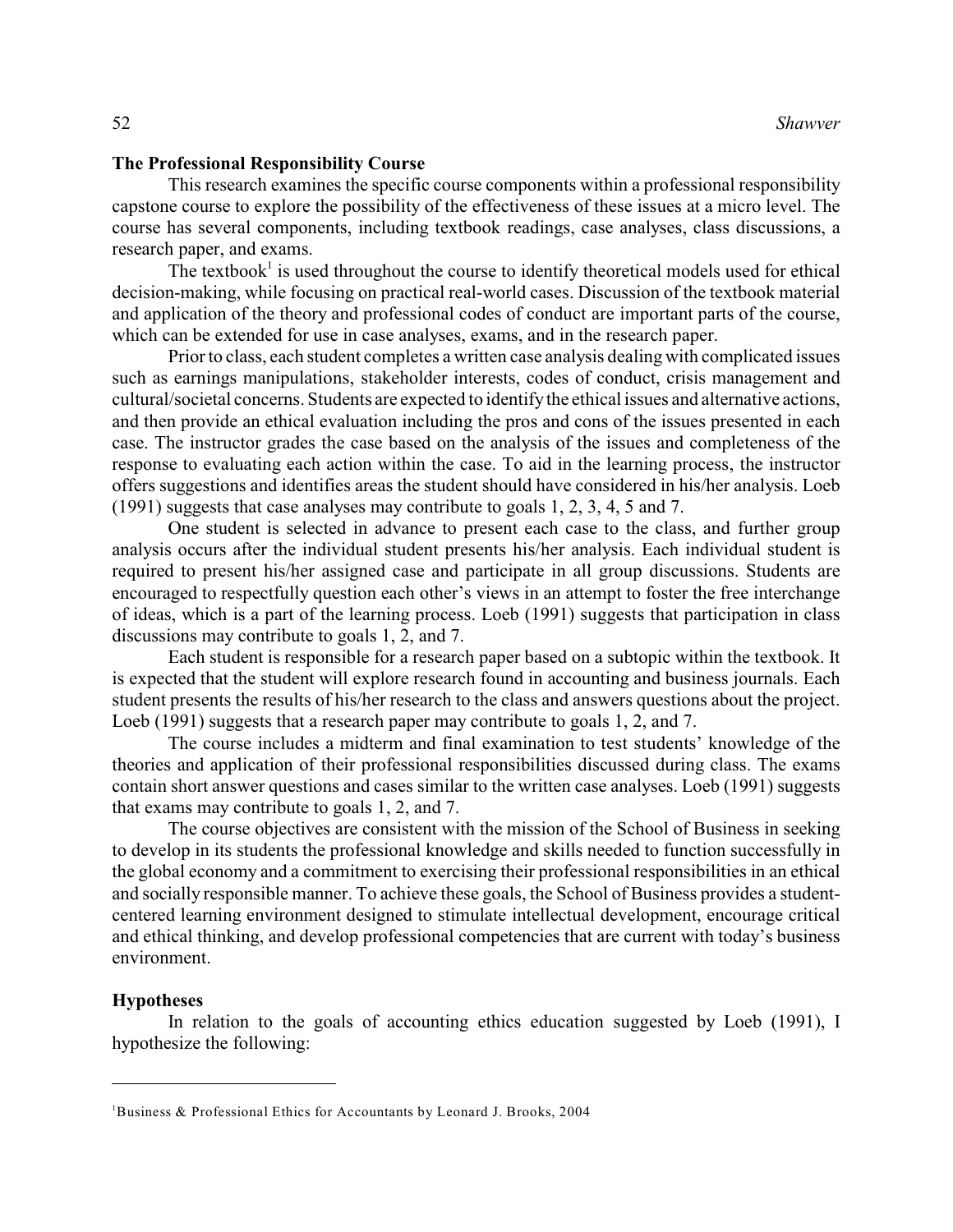- **H1a:** Case analyses, research papers, class discussions, and exams teach accounting students to relate moral issues.
- **H1b:** Case analyses, research papers, class discussions, and exams teach accounting students to recognize issues in accounting that have ethical implications.
- **H1c:** Case analyses develop a "sense of moral obligation" or responsibility.
- **H1d:** Case analyses develop the abilities needed to deal with ethical dilemmas.
- **H1e:** Case analyses develop abilities to deal with the uncertainties of the accounting profession.
- **H1f:** Case analyses, research papers, class discussions, and exams develop an appreciation and understanding of the history of accounting.

#### **Research Question**

Callahan (1980) suggests many important goals of teaching ethics and also offers a discussion of the importance of whether courses on ethics can be expected to set the stage for behavioral change. Theoretical literature has not specifically suggested individual course components that may address the goal of whether a professional responsibility course can "set the stage for a change in ethical behavior." However, several benefits of case analysis have previously been discussed, including that case analyses can be utilized to teach accounting students to relate moral issues, and to develop a sense of moral obligation and the abilities needed to deal with ethical dilemmas. Velasquez (1992) suggests case or real-world problem analysis can be used to analyze a problem, apply ethical frameworks and develop possible solutions.

Barnes et al. (1994) identifies that lectures about judgment and memorizing principles have limited impact in applying real-world problems and suggests the case method of teaching. "It puts the students in an active learning mode, challenges them to accept substantial responsibility for their own education, and gives them first-hand appreciation of, and experience with, the application of knowledge to practice" (Barnes et al., 1994, p. 3). After a student completes an analysis and develops possible solutions, a student may choose to modify their own behavior, demonstrating that case analysis may set the stage for a change in ethical behavior. Therefore:

**R1:** Can case analyses "set the stage for" a change in ethical behavior?

### **Defining Issues Test (DIT-2)**

Prior research that has examined the effectiveness of ethics interventions has used the DIT to measure a change in an individual's P-score. The DIT (Rest, 1979) and the DIT-2 (Rest, Narvaez, Thoma & Bebeau, 1999) evolved based on Kohlberg's (1969) six stages of moral development. Higher DIT P-scores imply higher levels of moral reasoning. Studies on the effectiveness of ethics education in accounting measuring the change in P-scores have produced mixed results. Poneman (1993) did not find increases to DIT P-scores after integrating ethics modules into an auditing course. Hiltebeitel and Jones (1991) found that decisions of a personal nature were not affected by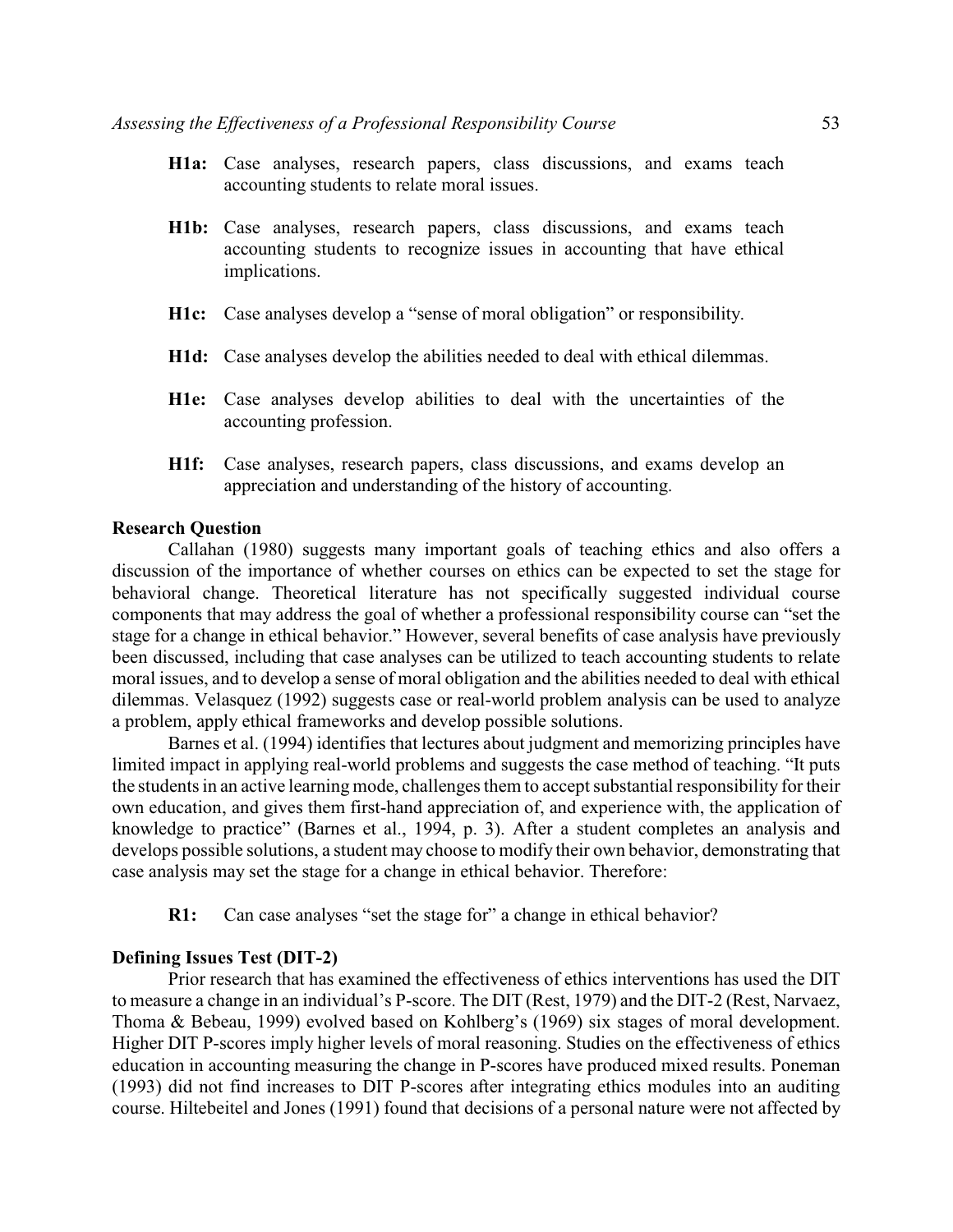integrating ethics modules. St. Pierre et al. (1990) did not find increases to DIT P-scores when comparing accounting students with no ethics instruction to accounting students who have received ethics instruction. Earley and Kelly (2004) found no increases to DIT P-scores after a one-semester course. Ponemon (1993) believes that the traditional education in accounting may constrain or inhibit moral development; therefore, "ethics education in accounting should be replaced by formal courses in programs that foster the highest order in ethical reasoning" (Ponemon, 1993, p. 189).

Other researchers have found increases in DIT P-scores after an ethics intervention. Abdolmohammadi and Reeves (2000) found modest increases in DIT P-scores as a result of taking a business ethics course, with pretest average DIT P-score of 36.5 and 41.0 post-test after completing a business ethics course. Armstrong (1993) found an average increase of 7.8 in DIT Pscores for 21 accounting students who completed a 10-week ethics course; the pretest average DIT P-score was 49.5, with 57.3 post-test. Bernardi et al. (2002) found that programs that emphasize critical thinking may increase accounting students' moral reasoning. Rest (1979) argued that moral reasoning is a distinct cognitive domain and can be taught. Therefore, I hypothesize the following:

**H2:** Accounting students receiving ethics instruction during the one semester professional responsibility course will develop higher levels of ethical reasoning as measured by the DIT-2 P-score.

### **Accounting Specific Situations**

Poneman (1993) suggests that the DIT "may be too crude a measure to capture accounting students' ethical reasoning. Perhaps an instrument with ethical issues framed in the context of accounting or auditing would provide a more precise measure of moral development" (Poneman, 1993, p. 205). Researchers have found some increases in moral reasoning after a one semester course using accounting specific situations, rather than the general DIT situations (Early and Kelly, 2004). Specific subtleties, external pressures, internal pressures and changes in an ethical situation can change both the ethical judgment and behavior of an accountant (Flory et al., 1993). In this paper, the vignettes developed by Cohen et al. (1998; 1996; 1993) are used for the applicability of the scenarios to accounting and business situations, whereas the DIT does not specifically relate to accounting or business decisions. Therefore, I hypothesize the following:

**H3:** Accounting students who have received ethics instruction over a onesemester professional responsibility course are more likely to identify unethical accounting and business situations after completion of the coursework.

#### **METHODOLOGY**

The questionnaire was administered during the first week of a professional responsibility course offered in the spring of 2003; twelve weeks later the same questionnaire was again administered. The entire senior class of accounting students at a small AACSB accredited institution participated in this study. Each questionnaire was administered during class time with instructions on how to complete each section. Each respondent was asked to complete the anonymous survey and was informed that participation is voluntary. Each survey contained a course evaluation, the DIT-2, the Cohen vignettes, and the short version of the Impression Management (IM) scale. Out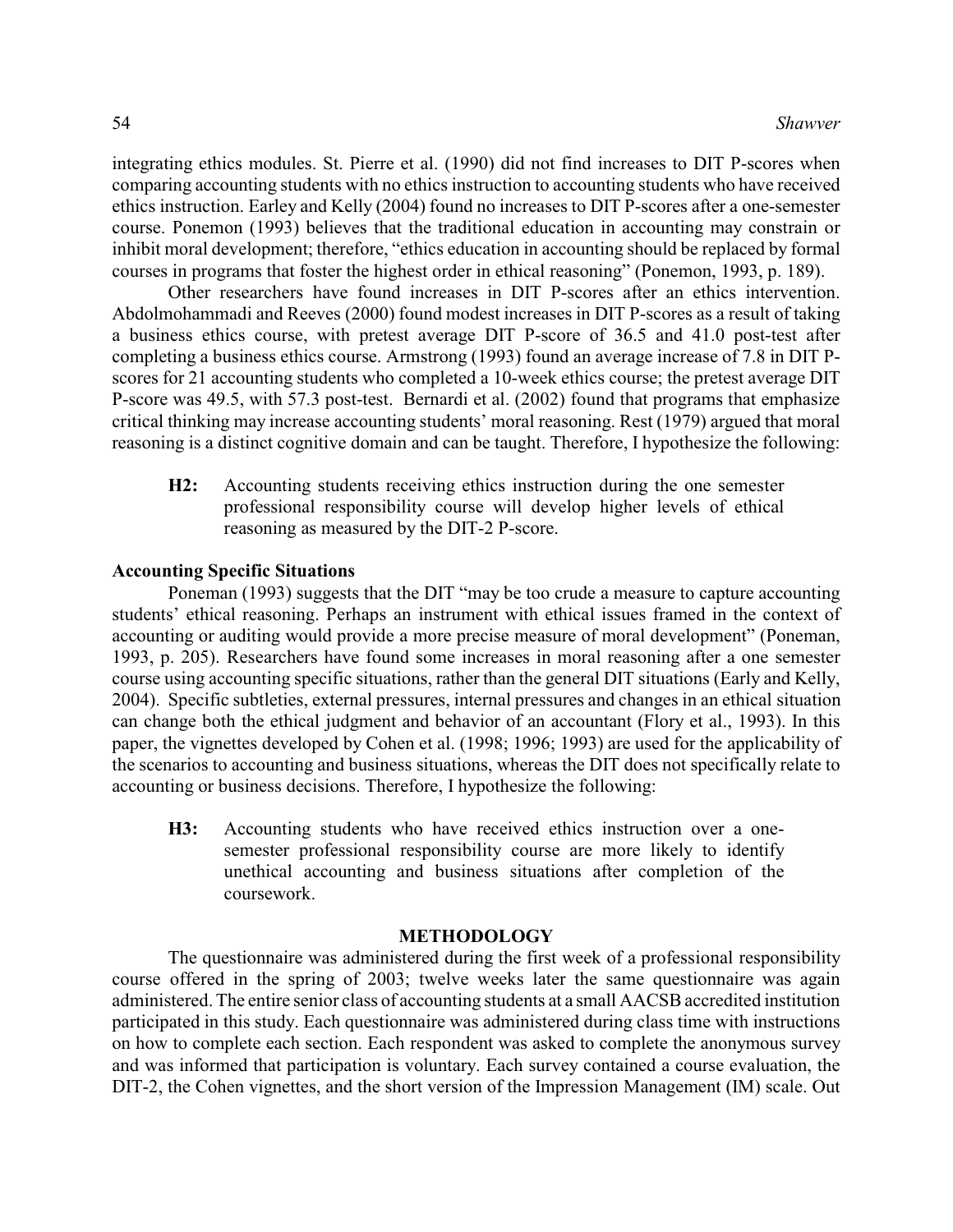of thirty-one students who completed the survey, twenty-seven usable responses were obtained; four were purged as a result of the DIT-2 validity checks.

A section of the surveyincluded course goals previously suggested byLoeb (1988). This part of the survey has not been used in prior research. A pre-test was conducted on thirty intermediate accounting students. Minor modifications to the instructions were made as a result of the pre-test. In an attempt to determine appropriate methods that were effective for each student, I asked that each respondent evaluate the course components and these goals on a 5-point Likert scale ranging from "no effect" to "great effect."

A section of the survey included the DIT-2 that calculates a P-score for each respondent. The independent variable, moral development (P-score), will be used to identify the change in the students' level of moral reasoning as a result of taking the ethics course. The DIT-2 is a structured, self-administered test that can be objectively scored. Each subject responds to five standardized vignettes by ranking twelve of the most important rationales for decisions in each situation. The five vignettes deal with situations that have societal implications, such as stealing food for a starving family, administering medicine to help a fatally ill person die, reporting an unfavorable story about a political candidate, destroying property, and holding an "open" school board meeting after threats to the board. The P-score measures the relative importance to principled moral considerations in making a decision about an ethical dilemma (Rest, 1979).

A third section of the survey contained the eight vignettes that are accounting and business related. Each respondent indicated his/her belief of whether the action was ethical on a 7-point Likert scale ranging from "ethical" to "unethical." Appendix A contains all eight vignettes that are briefly described below:

- 1. choosing to lay off a new hire or a long-term employee
- 2. promoting a product that has been insufficiently tested
- 3. offering a bribe to promote business
- 4. sharing software with a friend
- 5. early shipping of product to meet a quarterly bonus
- 6. a credit manager loaning money to a friend
- 7. expensing personal gifts as a business cost
- 8. changing an estimate for bad debt to increase reported income

Since this research addresses ethical issues that may or may not be believed to be socially responsible, this study uses the short version of the Impression Management (IM) scale to determine if the respondents are providing socially acceptable answers. Paulhus (1991) developed the Balanced Inventory of Desirable Responding (BIDR) and the IM scale. The IM measure is a set of questions used to identify impression management. Impression management occurs when a respondent answers questions in a manner that deliberately under-reports socially undesirable acts and overreports desirable acts or behaviors. These questions include statements such as "I always obey laws, even if I'm unlikely to get caught." Each statement is rated on a 7-point Likert scale ranging from "not true" to "very true." For this study, the mean IM for males was 3.14 with a standard deviation of 1.87, and females scored 4.07 with a standard deviation of 2.10. Paulhus found typical scores for males to average 2.93 with a standard deviation of 2.8, and for females to average 3.21 with a standard deviation of 2.8. The scores in this study are not statistically different than the typical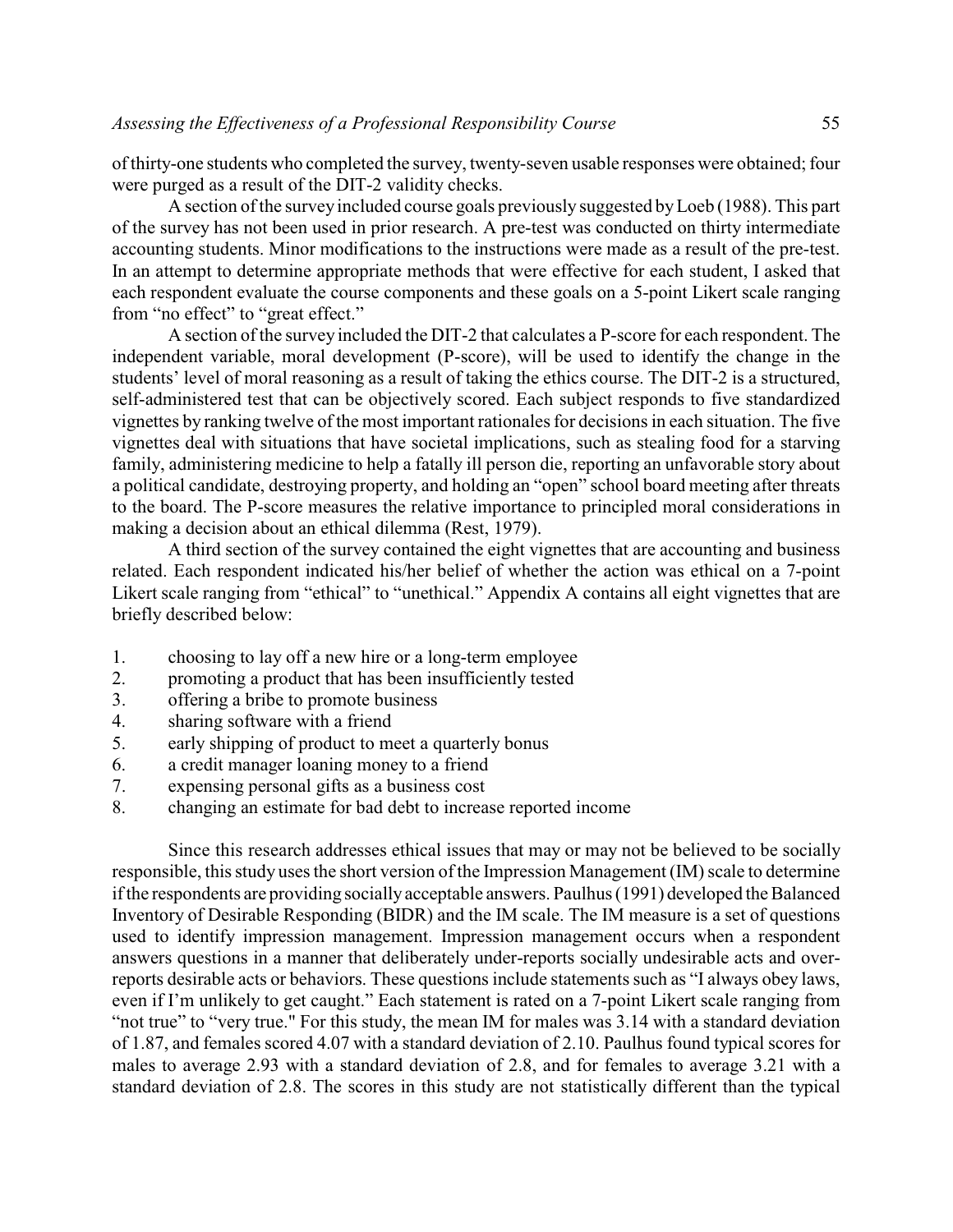scores reported by Paulhus; therefore, we can believe that the respondents have not provided socially biased answers.

### **Independent Variables, Dependent Variables, and Definitions**

The evaluation of the effectiveness of teaching ethics to accounting students is done at the course level. The analyses for H1 (all subparts from a to f) and R1 includes seven multiple regression models. Each of the course goals has its own regression model. The independent variable in the regression model is a single course goal. The dependent variables in each model are the evaluations of specific course components including exams, text materials, participation, case analyses, and the research paper. Each student identifies whether the coursework has helped to identify a connection between each goal by responding to a 5 point Likert scale ranging from 1, identifying no effect, to 5, identifying a great effect. Each student evaluates each goal against each of the course components. Appendix B contains all of the course components and the questions used to evaluate each component.

#### **RESULTS AND DISCUSSION**

#### **Hypotheses**

Prior research on the effectiveness of ethics education has produced mixed results, so this research examines specific course components to explore the possibility of the effectiveness of these components at a micro level. Each student evaluates the course and each component against the goals adapted by Loeb (1988). Although not all components (exams, text, participation, cases, and research paper) address all seven goals, there are several components that address at least one goal according to the responses. Table 1 illustrates which course components are most effective for each respective course goal, including the regression coefficients and significance for all goals and course components.

In hypothesis H1a, it is expected that case analyses, research papers, class discussions, and exams teach accounting students to relate moral issues. Research papers, class discussion, and exams are not significant in the model. H1a is partially supported, identifying that case analyses are statistically significant, suggesting that a part of the professional responsibility course enhances the ability to relate accounting education to moral issues. Although there are no prior empirical studies for comparison purposes, the results of the current study indicate that case analyses are useful tools in assessing ethics education outcomes of relating accounting education to moral issues.

In hypothesis H1b, it is expected that case analyses, research papers, class discussions, and exams teach accounting students to recognize issues in accounting that have ethical implications. H1b is partially supported. Text materials and case analyses are statistically significant in developing the ability to recognize issues in accounting that have ethical implications; however participation, exams, and research papers are not statistically significant. These results are consistent with Loeb's (1991) suggestion that text materials and cases analyses are useful tools for assessing a student's ability to recognize issues in accounting that have ethical implications. The text material and case analyses are useful in addressing the complicated issues surrounding an accountant's professional responsibility. These materials specifically address professional responsibility and codes of conduct that highlight how accountants and auditors are an integral part of society, and that each decision has consequences and ethical implications.

In Hypothesis H1c, it is expected that case analyses develop a "sense of moral obligation" or responsibility. H1c is not supported. Instead, the study finds that exams are statistically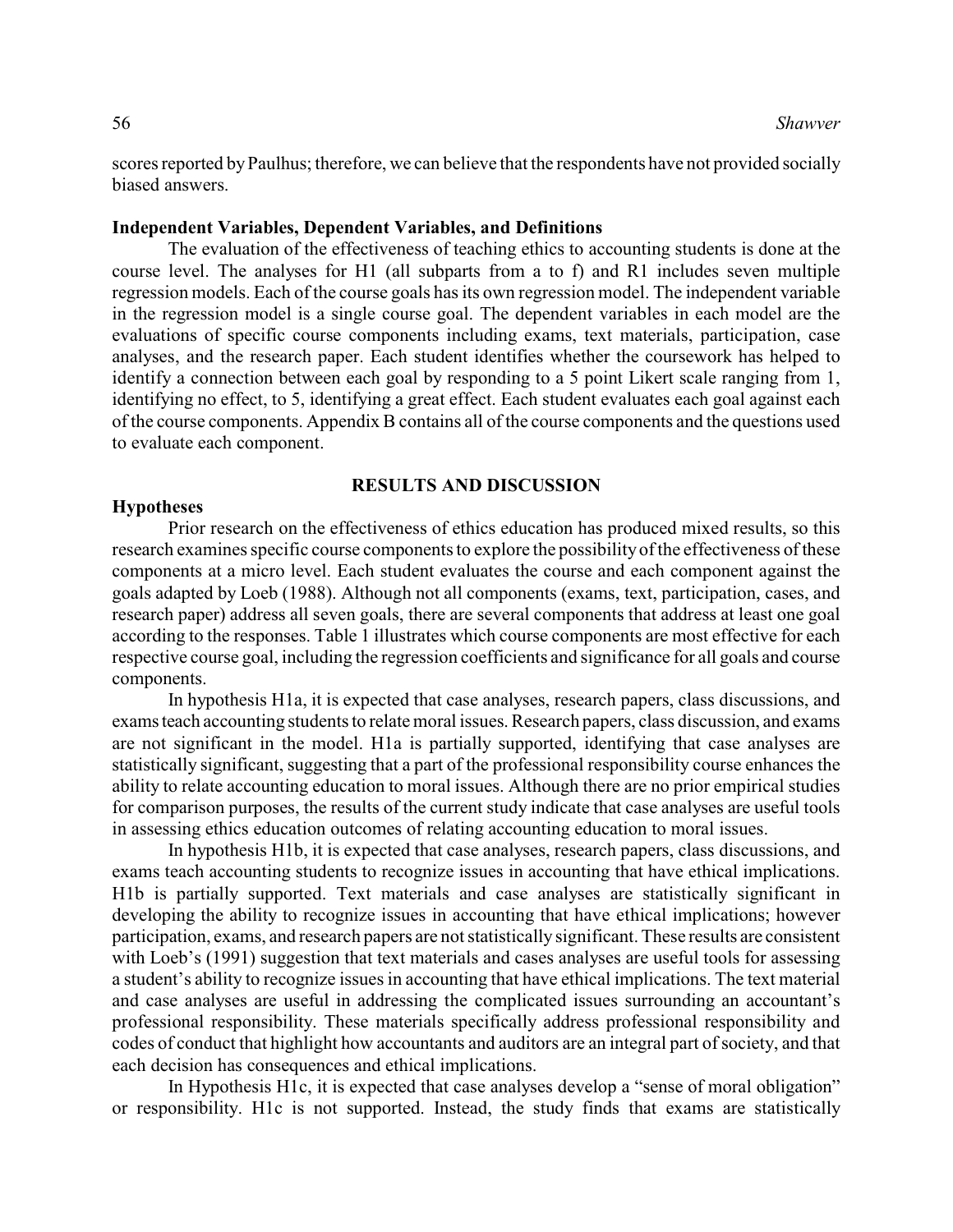significant. The exams contained short answer questions and case analyses similar to the case analyses that each student completed for the class. Students are expected to apply knowledge of professional codes of conduct and identify ethical issues, alternative actions, and provide an ethical evaluation of each issue. This encourages ethical thinking in response to exam questions in a way that is perceived as right within our professional codes of conduct.

Hypothesis H1d expects that case analyses develop the abilities needed to deal with ethical conflicts or dilemmas. H1d is not supported. The results find that text materials are statistically significant to enhancing the abilities needed to deal with ethical conflicts or dilemmas. As discussed earlier, the text materials focus on practical issues and development of the skills needed to deal with complicated accounting issues. The text discusses real-world situations and provides a student with an understanding of both a theoretical approach and a practical approach to assess conflicts.

Hypothesis H1e expects case analyses to develop abilities to deal with the uncertainties of the accounting profession. H1e is not supported. Instead, the research paper is statistically significant. The research paper was a project where the student could expand on a complicated issue of interest and study it further. The student was expected to explore current theoretical and empirical research on his/her self-selected topic. The research paper enables the student to explore materials available outside of the traditional course material to analyze several differing viewpoints (including their own) in his/her written analysis; therefore the research paper enhances the student's ability to deal with the uncertainties of the accounting profession.

In Hypothesis H1f, it is expected that case analyses, research papers, class discussions, and exams develop an appreciation and understanding of the history of accounting. Results for H1f are partially supported. Class participation is significant and enhances the appreciation and understanding of the history and composition of all aspects of accounting. These results are consistent with Loeb's (1991) suggestion that class participation can be used to assess an understanding of the history and composition of all aspects of accounting. The interaction of differing student viewpoints during class discussions broadens perspectives, and provides an appreciation and understanding of the complicated issues presented during the class.

Research question 1 suggests that case analyses are significant and "set the stage for" a change in ethical behavior. Loeb (1991) suggests that assessing the outcome of setting the stage for a change in ethical behavior may be difficult to evaluate. The case analyses specifically deal with complicated issues surrounding professional responsibilities; an analytical review of such issues highlights the impact of behaviors. Therefore, case analysis may enhance the student's ability to analyze possible consequences, enabling a change in ethical behavior.

Each course component is an integral part of an accounting professional responsibility course and in some way contributes to the effectiveness of teaching accounting ethics. Each regression model for each individual hypothesis is significant with adjusted  $\mathbb{R}^2$  ranging from .32 to .58.

To further examine H1, an examination of Cronbach's alpha for each of the goals within the course were reviewed for each course component. The Cronbach's alpha for all seven goals showed values ranging from .87 to .92 (exams .87, texts .90, cases .92, paper .91, participation .92). A new total score variable is created by summing each response from the seven course goals for each course component. This summed score for each component is included in a model with a summed score for the course using the same goals. Table 2 illustrates the model of the summed course components and the goals for the course. A linear regression produced an adjusted  $\mathbb{R}^2$  of .813 for all the course components, identifying the paper, cases, and exams as statistically significant while the text and participation were not statistically significant in evaluating the effectiveness of the entire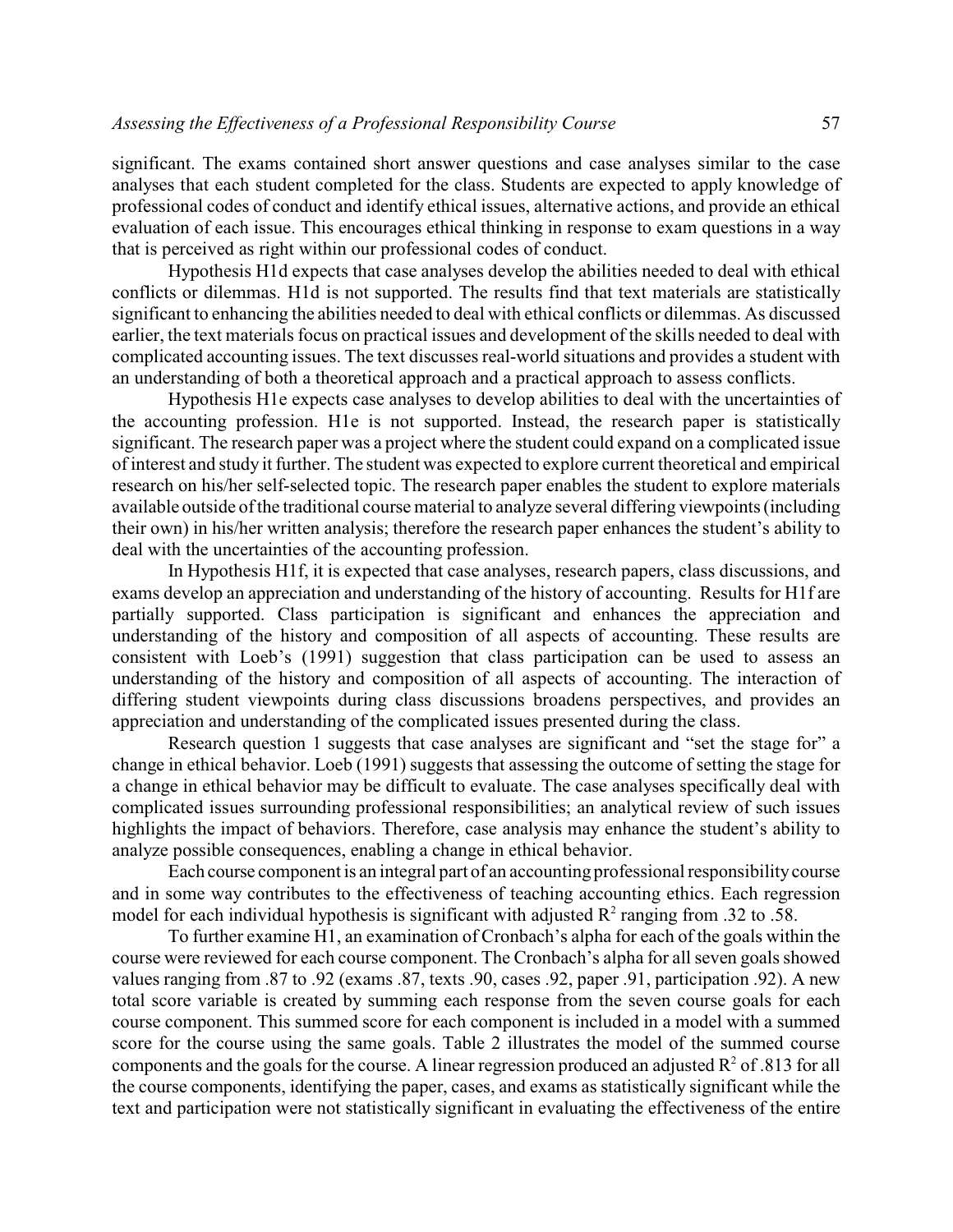### **TABLE 1**

### **Regression Coefficients for Course Goals vs. Course Components**

|                                                                                                                  |           | Components of the Course<br>(Regression Coefficient/p-Value) |                |                |                   |                |  |  |  |  |
|------------------------------------------------------------------------------------------------------------------|-----------|--------------------------------------------------------------|----------------|----------------|-------------------|----------------|--|--|--|--|
| Goals                                                                                                            | Adj $R^2$ | Exam                                                         | <b>Text</b>    | Cases          | Paper             | Participation  |  |  |  |  |
| Relate accounting education to                                                                                   | 0.49      | 0.595                                                        | 0.123          | 1.873          | 0.699             | 1.554          |  |  |  |  |
| moral issues                                                                                                     |           | 0.558                                                        | 0.903          | $0.075*$       | 0.492             | 0.135          |  |  |  |  |
| Recognize issues in accounting                                                                                   | 0.58      | 0.955                                                        | 2.204          | 1.917          | $-0.742$          | 0.583          |  |  |  |  |
| that have ethical implications                                                                                   |           | 0.350                                                        | $0.039**$      | $0.069*$       | 0.466             | 0.566          |  |  |  |  |
| Develop a "sense of moral"                                                                                       | 0.53      | 2.248                                                        | 1.452          | 1.017          | $-0.169$          | 0.782          |  |  |  |  |
| obligation" or responsibility                                                                                    |           | $0.035***$                                                   | 0.161          | 0.321          | 0.867             | 0.443          |  |  |  |  |
| Develop the abilities needed to                                                                                  | 0.32      | 0.579                                                        | 2.290          | 0.396          | 0.769             | 0.834          |  |  |  |  |
| deal with ethical conflicts                                                                                      |           | 0.569                                                        | $0.032***$     | 0.696          | 0.450             | 0.414          |  |  |  |  |
| Learn to deal with the<br>uncertainties of the accounting<br>profession                                          | 0.43      | 0.805<br>0.430                                               | 0.895<br>0.381 | 1.252<br>0.224 | 1.756<br>$0.094*$ | 0.518<br>0.610 |  |  |  |  |
| Set the stage for a change in                                                                                    | 0.40      | 0.634                                                        | $-0.139$       | 1.810          | 1.005             | 0.135          |  |  |  |  |
| ethical behavior                                                                                                 |           | 0.533                                                        | 0.891          | $0.085*$       | 0.327             | 0.894          |  |  |  |  |
| Appreciate the composition of all                                                                                | 0.44      | 1.225                                                        | $-0.524$       | 1.070          | 0.054             | 2.020          |  |  |  |  |
| aspects of accounting ethics                                                                                     |           | 0.235                                                        | 0.606          | 0.297          | 0.957             | $0.056*$       |  |  |  |  |
| significant for p-values less than .05<br>moderately significant for p-values greater than .05 but less than .10 |           |                                                              |                |                |                   |                |  |  |  |  |

course. This suggests that the paper, case analyses, and exams are most effective when evaluating the effectiveness for all seven course goals together. The text and participation do provide value to the course as previously discussed; however, the other components have a stronger statistical significance in the model.

In addition to the seven goals described by Loeb, the survey asked additional questions relating to the course and left an open ended section for students to indicate any information they felt important regarding the impact of the course. The responses indicate that the course itself fostered an environment of trust, free expression of ideas, allowed for opportunities to analyze moral situations and challenge faculty ideas, as well as being effective in evaluating accounting ethical issues. Prior researchers have identified that these factors are important to encourage the ability of students to analyze moral situations (Huss and Patterson, 1993) and that students should be challenged to decide on how they would deal with ethical issues without listening to preaching by a faculty member (Wyatt, 2004). The open-ended question provided positive confirmations that the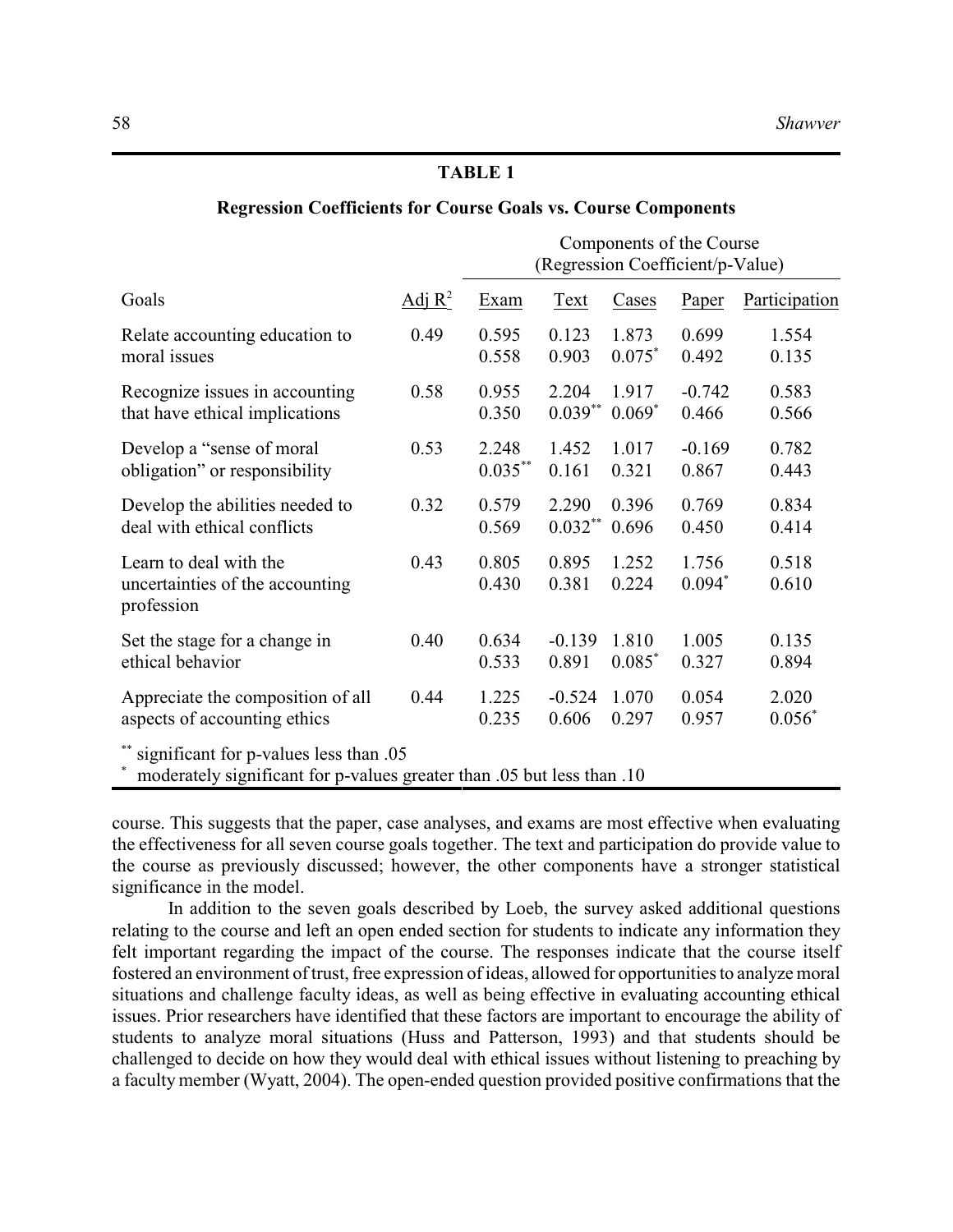### **TABLE 2**

### **Regression Coefficients for Summed Course Goals vs Summed Course Components**

| Model Adjusted $R^2 = 0.813$                                                                                        | t-Value  | Significance |  |  |  |  |  |  |
|---------------------------------------------------------------------------------------------------------------------|----------|--------------|--|--|--|--|--|--|
| Exam Sum                                                                                                            | 2.747    | $0.012***$   |  |  |  |  |  |  |
| Text Sum                                                                                                            | $-0.408$ | 0.688        |  |  |  |  |  |  |
| Cases Sum                                                                                                           | 1.848    | $0.079*$     |  |  |  |  |  |  |
| Paper Sum                                                                                                           | 2.040    | $0.054*$     |  |  |  |  |  |  |
| Participation Sum                                                                                                   | 1.363    | 0.187        |  |  |  |  |  |  |
| ** significant for p-values less than .05<br>moderately significant for p-values greater than .05 but less than .10 |          |              |  |  |  |  |  |  |

course provided a greater understanding of ethical issues in accounting and proper conduct, and that the discussions were productive.

#### **H2**

Accounting students receiving ethics instruction during a one-semester professional responsibility course are expected to develop higher levels of ethical reasoning as measured by the DIT-2. The average P-score in week one was 31.18, and increased slightly to 32.15 at the end of the course. A t-test indicates that this minor change in P-score is not statistically significant. Therefore, H2 is not supported. These results are similar to those of Earley and Kelly (2004), Poneman (1993), and St. Pierre et al. (1990), who all found little to no relationship between ethics education and levels of moral reasoning. However, these results are not similar to Abdolmohammadi and Reeves (2000) and Armstrong (1993), who found modest increases in DIT P-scores as a result of ethics interventions. More empirical studies are needed since few studies have attempted to measure the impact of ethics education on levels of moral reasoning. As suggested by prior researchers, perhaps an instrument in an accounting context would be more useful in evaluating the impacts of ethics interventions for accounting students.

### **H3**

 H3 states that accounting students who have received ethics instruction over a one-semester professional responsibility course are more likely to identify unethical actions after the completion of the coursework. Table 3 provides the mean responses to the question "The action described above is ethical/unethical," for responses from week 1 and week 12, for each vignette rated on a 7-point Likert scale. A response of 1 indicates that the respondent believes the action is ethical, whereas a response of 7 indicates that the action is believed to be unethical.

Table 3 illustrates that for six out of eight vignettes, the respondents indicated that they believed each action to be slightly more unethical (means closer to 7) after completion of the coursework than they believed prior to taking the course. This indicates an increased understanding or awareness that these situations have ethical implications. A paired sample t-test indicates that the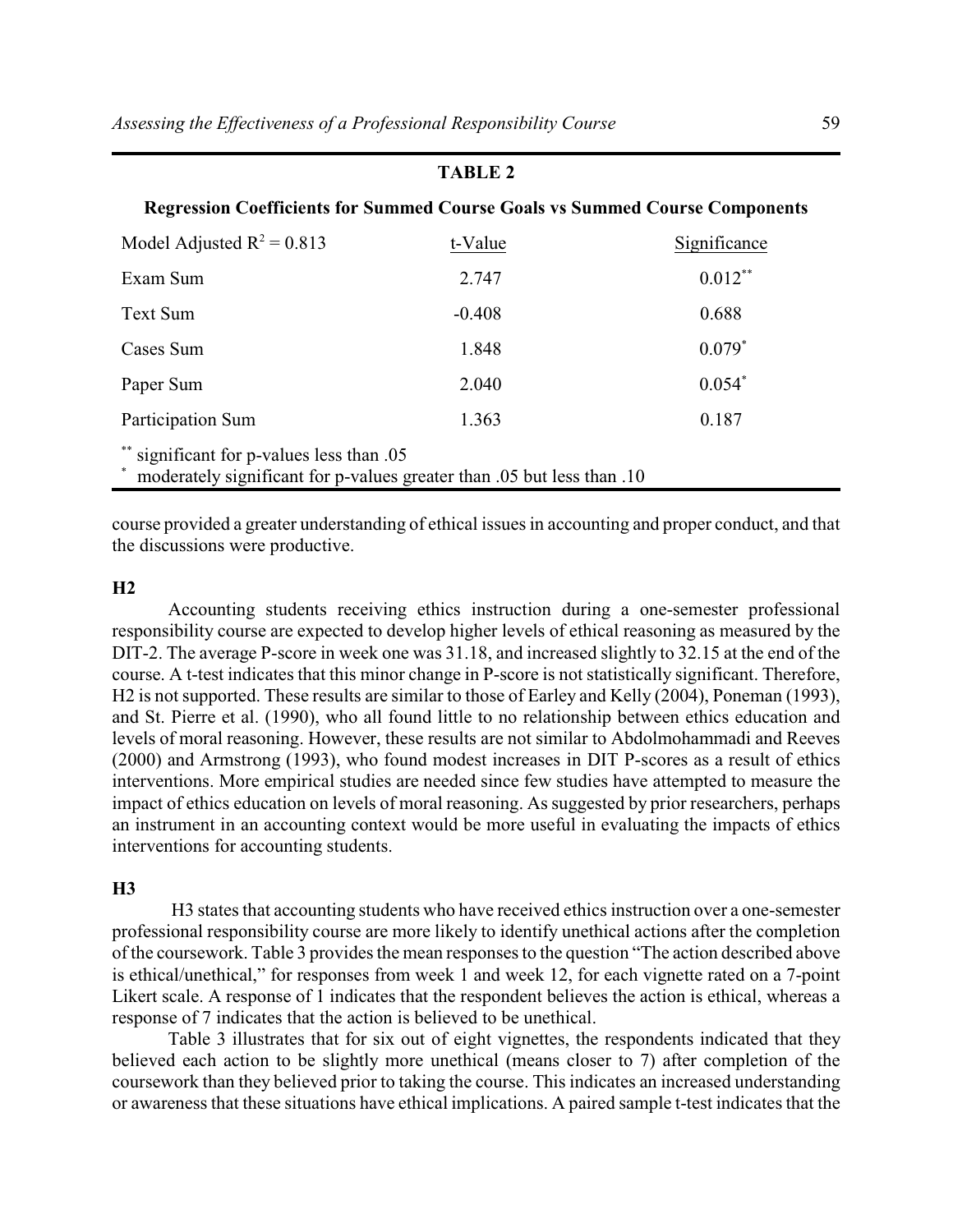### **TABLE 3**

### **Ethical Evaluations**

|                | Week 1 | Week 12 | Change   |
|----------------|--------|---------|----------|
| V <sub>1</sub> | 4.19   | 4.59    | 0.41     |
| V <sub>2</sub> | 5.85   | 5.85    | 0.00     |
| V <sub>3</sub> | 4.19   | 4.33    | 0.15     |
| V <sub>4</sub> | 3.56   | 4.30    | $0.74*$  |
| V <sub>5</sub> | 5.07   | 5.31    | 0.23     |
| V <sub>6</sub> | 5.07   | 5.15    | 0.07     |
| V <sub>7</sub> | 5.41   | 5.46    | 0.05     |
| V8             | 5.96   | 5.48    | $-0.48*$ |

Significant change paired sample t-test \*

Responses closer to 1 indicate the action is believed to be ethical and a response closer to 7 indicates that the action is believed to be unethical

ethical evaluations are statistically significant after the completion of the coursework for two vignettes (V4 sharing software and V8 bad debt).

The comparison of the pre and post results for V4 indicate that after completion of the coursework, students consider sharing software as less ethical than they did when starting the course, with means increasing from 3.56 to 4.30. These results are interesting considering that the students evaluated this action as the most ethical of the eight vignettes (closest to 1). An explanation of this statistically significant change in attitudes could be due to the exposure to various ethical frameworks discussed in class, and the legal issues in various ethical dilemmas.

The comparison of the pre and post results for V8 indicate that the students evaluated the bad debt adjustment as unethical. However, the level of ethicality was lessened after the course, decreasing from 5.96 to 5.48. This result could be caused by exposing students to so many earnings scandals that they have received the impression that these manipulations are common. Although this course did discuss and evaluate the new provisions of Sarbanes Oxley, at the time of the course, no one had been tried or convicted of accounting fraud or earnings manipulations. As time goes by, the use of examples of accountants, CFOs, and CEOs who are prosecuted under the provisions of Sarbanes Oxley can be used during class discussion to further discourage earnings manipulations, focusing on examples of the consequences of a breach in ethical behavior.

#### **CONCLUSIONS**

As evidenced by so many accounting scandals, many of the goals of accounting ethics education discussed in this paper have become extremely important today. It is necessary to convey to our students the importance of professional responsibility, and that accounting cannot continue to operate in a vacuum, expecting that accounting decisions do not pose ethical dilemmas with consequences for individuals, companies, and society. This paper is the first to attempt to assess the effectiveness of ethics education goals and the course components of an accounting professional responsibility capstone course.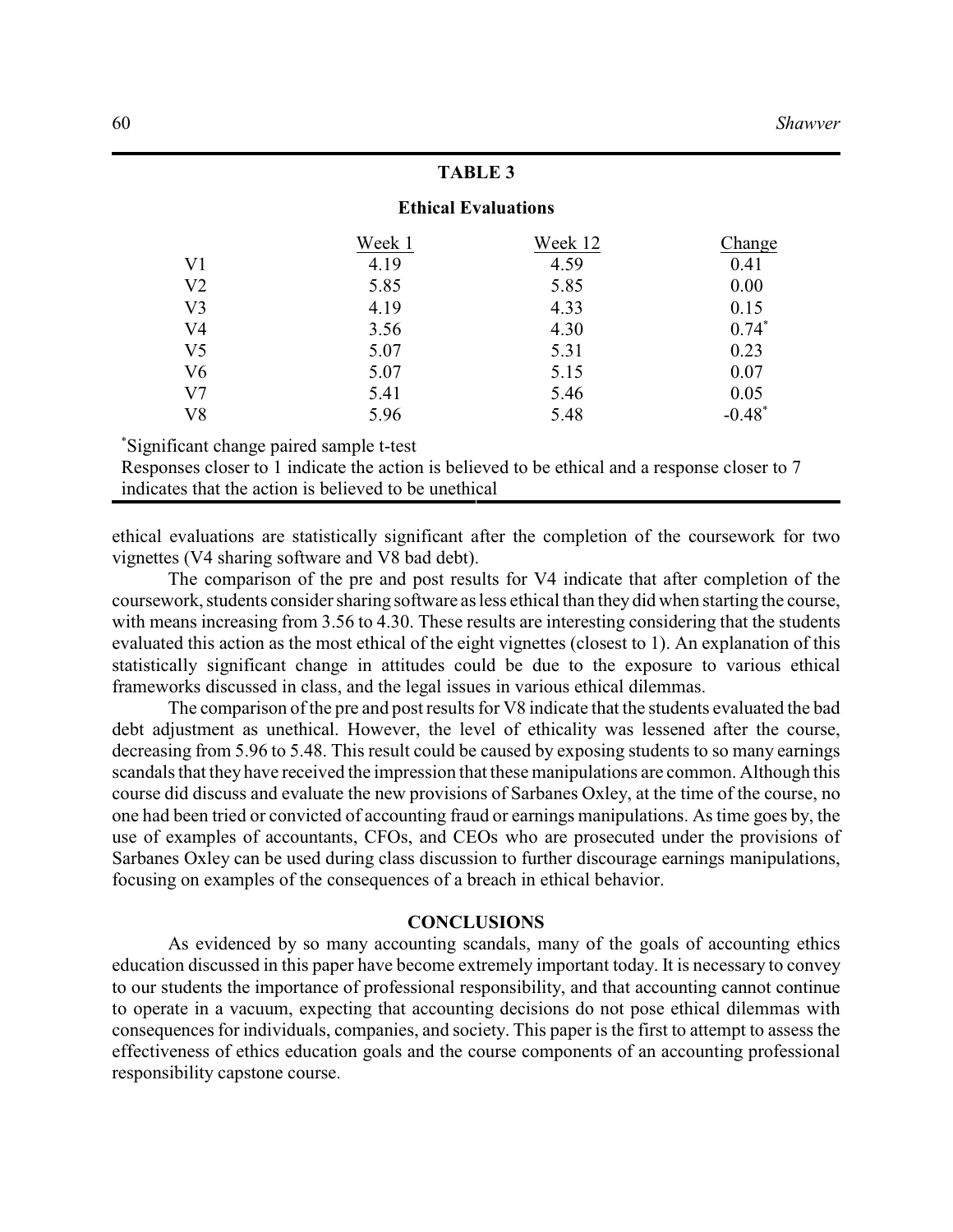### *Assessing the Effectiveness of a Professional Responsibility Course* 61

Attempts must be made in accounting curriculums to either address ethics issues at the course level similar to the professional responsibility course described in this paper, or at the curriculum level throughout the accounting program. This study supports that each course component is statistically significant and is effective at addressing at least one of the goals of accounting ethics education. As a result of the ethics instruction, this study shows slight increases to a student's level of moral reasoning as measured by the DIT-2 P-score as well as changes in his/her ability to identify unethical accounting and business actions.

Public policy enforcement of ethics education through licensing for CPAs, as well as support from regulatory agencies such as the SEC, the newly created Public Company Accounting Oversight Board, and the system of justice, are alternatives for increasing awareness that ethical and socially responsible behavior are expected and will be enforced for the accounting profession. It is important that we educate our students prior to sending them off into the profession.

Increased exposure to ethical situations is needed in the accounting curriculum. Should economic resources allow, accounting curricula should consider a capstone course devoted to accounting ethics for accounting majors, allowing more focus on accounting issues for graduating seniors who will become our future professionals. If a capstone course is not feasible, our curriculums must implement ethics modules in each course that go beyond the traditional preparation for the CPA exam or reading a small section in the chapter text. The coverage of ethics at the general business level is often not sufficient in dealing with the complicated issues our students will face as future accounting professionals.

With few studies in this area, it is difficult to assert whether a capstone professional responsibility course is more effective than an integration of ethics throughout the accounting curriculum. Since there are few studies that have attempted to measure the impact of the level of moral reasoning as a result of accounting ethics education and intervention, more empirical studies are needed on larger sample sizes. Limitations of this study include a small sample size from one educational institution. However, even with a small sample, this research explores new ground that has not been tested by prior research by assessing the effectiveness of course components. This study provides a foundation for future research to build upon in a critical area of accounting ethics education. Future research may wish to use a control group to examine whether similar results are found with no ethics instruction or if similar results can be found by embedding ethics instruction into other courses such as auditing or advanced accounting. Future research may wish to survey working professionals to explore the impact of CPE ethics education and to provide feedback explaining the moral judgments or decisions of practicing professionals. This paper outlines a place to start for accounting educators to assess the effectiveness of course components within a professional responsibility course.

### **REFERENCES**

- Abdolmohammadi, M. J., and M. F. Reeves. 2000. Effects of Education and Intervention on Business Students' Ethical Cognition: A Cross Sectional and Longitudinal Study. *Teaching Business Ethics* (Vol. 4) 269-284.
- Armstrong, M. 1993. Ethics and Professionalism in Accounting Education: A Sample Course. *Journal of Accounting Education* (Vol. 11) 77-92.
- Barnes, L. B., C. R. Christensen, and A. J. Hansen. 1994. *Teaching and The Case Method*. (Boston, MA: Harvard Business School Press).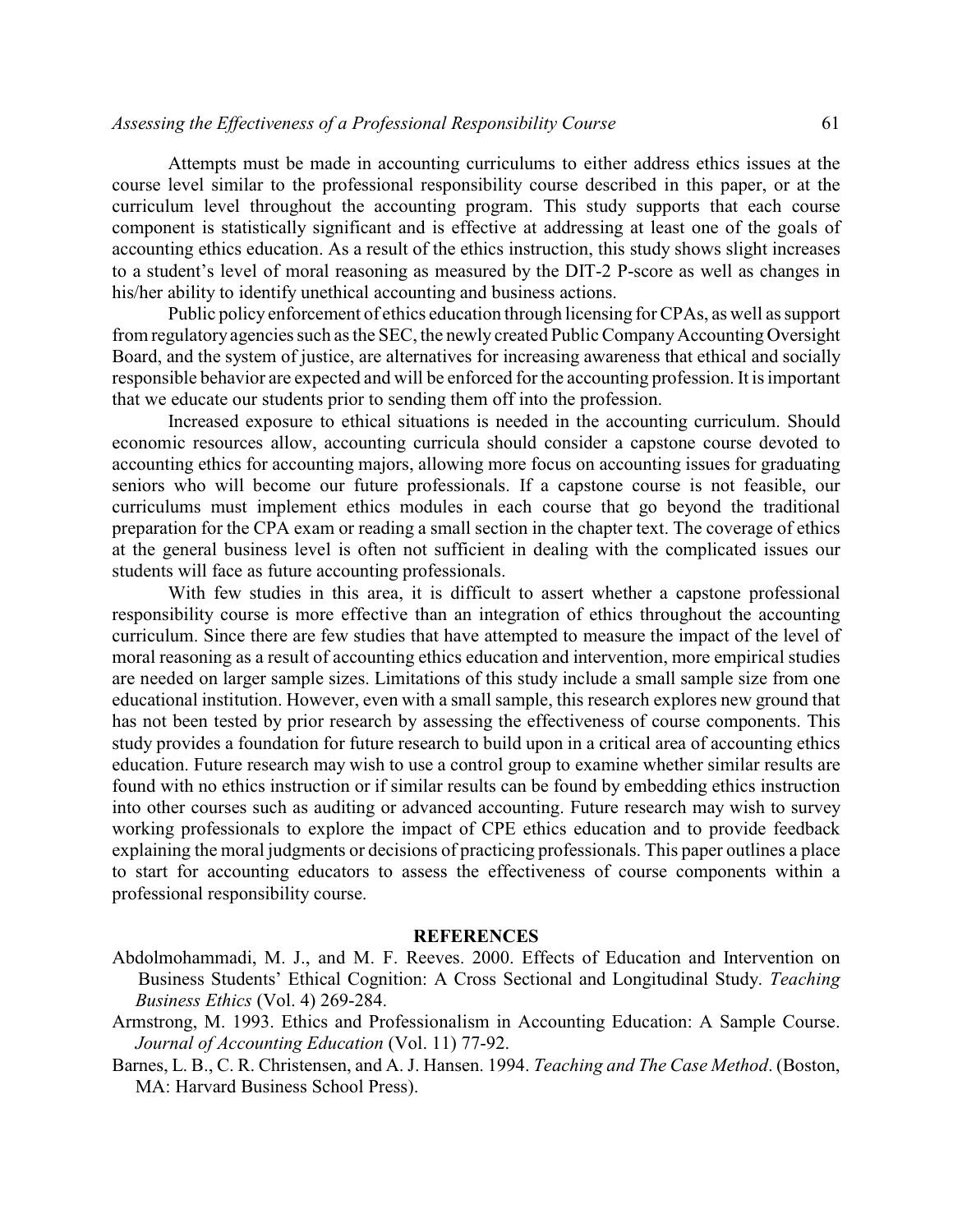- Bernardi, R. A., A. Downey, D. W. Massey, and L. Thorne. 2002. Critical Thinking and the Moral Reasoning of Intermediate Accounting Students. *Research on Accounting Ethics* (Vol. 8) 73- 102.
- Brooks, L. J. 2004. *Business & Professional Ethics for Directors, Executives, & Accountants.* (Mason, Ohio: Thomson Learning).
- Callahan, D. 1980. Goals in the Teaching of Ethics. In D. Callahan and S. Bok, Eds. *Ethics Teaching in Higher Education.* (New York, NY: Plenum Press) 61-80.
- Cohen, J. R., and L. W. Pant. 1989. Accounting Educator's Perceptions of Ethics in the Curriculum. *Issues in Accounting Education* (Vol. 4, No. 1) 70-81.

\_\_\_\_\_\_\_, \_\_\_\_\_\_\_, and D. J. Sharp. 1993. Culture-Based Ethical Conflicts Confronting Multinational Accounting Firms. *Accounting Horizons* (Vol. 7, No. 3) 1-13.

\_\_\_\_\_\_\_, \_\_\_\_\_\_\_, and \_\_\_\_\_\_\_. 1996. Measuring the Ethical Awareness and Ethical Orientation of Canadian Auditors. *Behavioral Research in Accounting* (Vol. 8 Supplement) 98-119.

- , and  $\qquad$  .1998. The Effect of Gender and Academic Discipline Diversity on the Ethical Evaluations, Ethical Intentions, and Ethical Orientation of Potential Public Accounting Recruits. *Accounting Horizons* (Vol. 12, No. 3) 250-270.
- Earley, C. E., and A. P. Kelly. 2004. Note on Ethics Educational Interventions in an Undergraduate Auditing Course: Is There an "Enron Effect"? *Issues in Accounting Education* (Vol. 19, No.1) 53-72.
- Flory, S. M., T. J. Phillips, R. E. Reidenback, and D. P. Robin.1993. A Reply to a Comment on 'A Multi-Dimensional Analysis of Selected Ethical Issues in Accounting.' *Accounting Review* (Vol. 68, No. 2) 417-421.
- Frecka, T. J., and W. D. Nichols. 2004. Characteristics of Master's in Accounting Degree Programs. *Issues in Accounting Education* (Vol. 19, No. 2) 165-189.
- Gaa J. C., and L. Thorne. 2004. An Introduction to the Special Issue on Professionalism and Ethics in Accounting Education. *Issues in Accounting Education* (Vol. 19, No.1) 1-6.
- Gunz, S., and J. McCutcheon. 1998. Are Academics Committed to Accounting Ethics Education? *Journal of Business Ethics* (Vol. 17, No. 11) 1145-1154.
- Huss, H. F., and D. M. Patterson. 1993. Ethics in Accounting: Values Education Without Indoctrination. *Journal of Business Ethics* (Vol. 12, No. 3) 235-243.
- Hiltebeitel, K., and S. Jones. 1991. Initial Evidence on the Impact of Integrating Ethics into Accounting Education. *Issues in Accounting Education* (Vol. 6, No. 2) 262-275.
- Kohlberg, L. 1969. Stage and Sequence: The Cognitive-Development Approach to Socialization. In *Handbook of Socialization Theory and Research*, Ed. D. Goslin. (Chicago, IL: Rand McNally College Publishing Company).
- Langenderfer, H. Q., and J. W. Rockness. 1989. Integrating Ethics into the Accounting Curriculum: Issues, Problems, and Solutions. *Issues in Accounting Education* (Vol. 4) 58-69.
- Loeb, S. E. 1988. Teaching Students Accounting Ethics: Some Crucial Issues. *Issues in Accounting Education* (Vol. 3) 216-239.
- \_\_\_\_\_\_\_. 1991. The Evaluation of 'Outcomes' of Accounting Ethics Education. *Journal of Business Ethics* (Vol. 10, No. 2) 77-85.
- McNair, F., and E. E. Milan. 1993. Ethics in Accounting Education: What is Really Being Done. *Journal of Business Ethics* (Vol. 12) 797-809.
- Morris, D. 2001. Business Ethics Assessment Criteria: Business v. Philosophy-Survey Results. *Business Ethics Quarterly* (Vol. 11, No. 4) 623-650.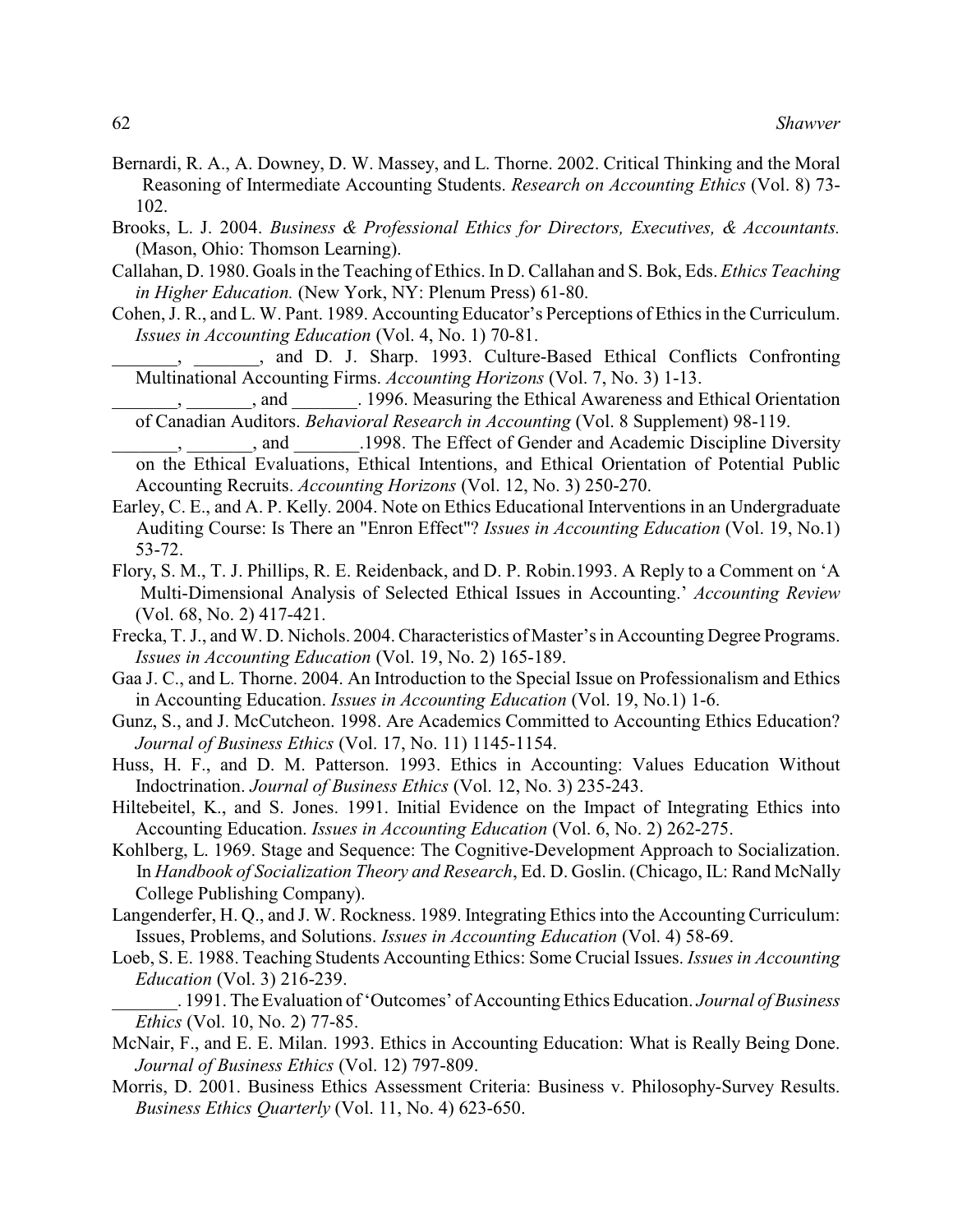- Paulhus, D. L. 1991. Measurement and Control of Response Bias. In J. P. Robinson, P. R. Shaver, & L. S. Wrightsman .Ed., *Measures of Personality and Social Psychological Attitudes*. 17-59.
- Poneman, L. A. 1993. Can Ethics Be Taught in Accounting? *Journal of Accounting Education* (Vol. 11, No. 2) 185-209.
- Rest, J. 1979. *Development in Judging Moral Issues*. (Minneapolis, MN: University of Minneapolis Press).

\_\_\_\_\_\_\_, D. Narvaez, M. J. Bebeau, and S. J. Thoma. 1999. *Postconventional Moral Thinking: A Neo-Kohlbergian Approach*. (Mahwah, NJ: Erlbaum).

\_\_\_\_\_\_\_, \_\_\_\_\_\_\_, S. J. Thoma, and M. J. Bebeau. 1999. DIT-2: Devising and Testing A New Instrument of Moral Judgment. *Journal of Educational Psychology* (Vol. 91, No. 4) 644-659.

- Romal, J B., and A. Hibschweiler. 2004. Improving Professional Ethics. *The CPA Journal* (Vol. 74, No. 6) 58-64.
- St. Pierre, K., E. Nelson, and A. Gabbin. 1990. A Study of the Ethical Development of Accounting Majors in Relation to Other Business and Nonbusiness Disciplines. *The Accounting Educators' Journal* (Vol. 1) 23-35.
- Velasquez, M. G. 1992. *Business Ethics: Concepts and Cases*. 3<sup>rd</sup> edition.(Englewood Cliffs, NJ: Prentice-Hall).
- Wyatt, A. R. 2004. Accounting Professionalism-They Just Don't Get It! *Accounting Horizons* (Vol. 18, No. 1) 45-53.

\_\_\_\_\_\_\_, and J. C. Gaa. 2004. Accounting Professionalism: A Fundamental Problem and the Quest for Fundamental Solutions. *The CPA Journal* (Vol. 74, No. 3) 22-32.

### **APPENDIX A Accounting and Business Vignettes**

- 1. A firm has been hard hit by recessionary times and the partners realize that they must scale back. An analysis of productivity suggests that the person most likely to be terminated is a long time employee with a history of absenteeism due to illness in the family. Action: instead, the partner in charge lays off a younger, but very competent, recent hire.
- 2. A company has just introduced a highly successful new kitchen appliance. The sales manager, who is paid partly on a commission basis, discovers that there has been insufficient product testing to meet government guidelines. The tests so far indicate no likelihood of any safety problem. Action: the sales manager continues to promote the product.
- 3. A manager of a company is eager to do more business abroad has been requested to make an undisclosed cash payment to a local distributor in a foreign country. The payment is requested as a "goodwill gesture" that will allow the company to introduce its products in that foreign country. This practice is considered normal business procedure in that country, and no laws prohibit such a payment there. Action: the manager verbally authorizes the payment.
- 4. The owner of a local small business, which is currently in financial difficulty, approaches a longtime friend to borrow and copy a proprietary database software package which will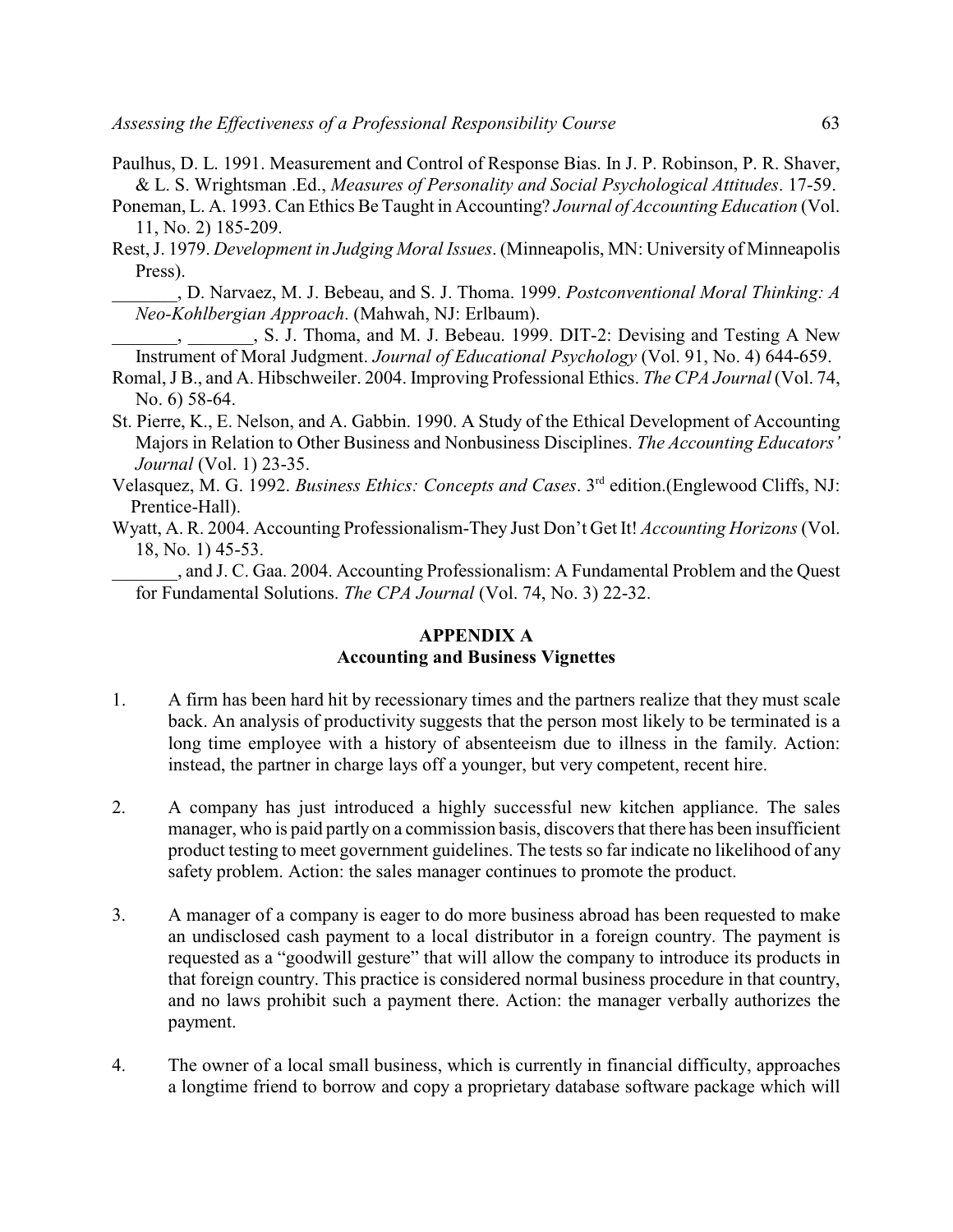be of great help in generating future business. The software package retails for \$500. Action: the friend loans the software package.

- 5. A manager realizes that the projected quarterly sales figures will not been met, and thus the manager will not receive a bonus. However, there is a customer order which if shipped before the customer needs it will ensure the quarterly bonus but will have no effect on the annual sales figures. Action: the manager ships the order to ensure earning the quarterly sales bonus.
- 6. A promising start-up company applies for a loan at a bank. The credit manager at the bank is a friend of and frequently goes golfing with the Company's owner. Because of this company's short credit history, it does not meet the bank's normal lending criteria. Action: the credit manager recommends extending the loan.
- 7. A salesman, the father of two small children, has been promoted to a job in what he has to travel away from home for the firm on regular basis. Because the trips are frequent and inconvenience his family life, he's contemplating charging some small personal expenses while traveling for the company. He has heard that this is common practice in the company. Action: the salesman charges the company \$50 family gifts.
- 8. The CEO of a company requests to the controller reduce the estimate for bad debts in order to increase reported income, arguing that this is common practice in the industry when times are hard. Historically, the company made very conservative allowances for doubtful accounts, even in bad years. The CEO's request would make it one of the least conservative in the industry. Action: the controller makes the adjustment.

### **APPENDIX B Course Evaluations Questionnaire**

Please Circle the most appropriate answer to evaluate the effectiveness of course/course components and coverage of material using this scale.

|    | $1 = no$ effect                                                | $2 =$ little effect                               | $3 =$ some effect                                                        | $4 =$ much effect |  | $5 =$ great effect |                                  |                  |  |
|----|----------------------------------------------------------------|---------------------------------------------------|--------------------------------------------------------------------------|-------------------|--|--------------------|----------------------------------|------------------|--|
|    |                                                                |                                                   | <b>ACCT470 Accounting Policy &amp; Professional Responsibility</b>       |                   |  |                    |                                  |                  |  |
| 1. | Relate accounting education to moral issues.                   |                                                   |                                                                          |                   |  |                    |                                  | 2 3 4 5          |  |
|    | Recognize issues in accounting that have ethical implications. |                                                   |                                                                          |                   |  |                    | $\overline{3}$<br>2 <sup>1</sup> | 4 5              |  |
| 3. |                                                                |                                                   | Develop a "sense of moral obligation" or responsibility.                 |                   |  | 2                  | 3                                | 4 5              |  |
| 4. |                                                                |                                                   | Develop the abilities needed to deal with ethical conflicts or dilemmas  |                   |  |                    |                                  |                  |  |
|    |                                                                |                                                   | Develop the abilities needed to deal with ethical conflicts or dilemmas. |                   |  | $\overline{2}$     | $\overline{\mathbf{3}}$          | $4 \overline{5}$ |  |
| 5. |                                                                |                                                   | Learn to deal with the uncertainties of the accounting profession.       |                   |  | $\mathcal{D}$      | $\mathcal{E}$                    | $4\quad 5$       |  |
| 6. |                                                                | "Set the stage for" a change in ethical behavior. |                                                                          |                   |  |                    | $\mathcal{E}$                    | $4 \quad 5$      |  |
|    |                                                                |                                                   | Appreciate and understand the history and composition of all aspects of  |                   |  |                    |                                  |                  |  |
|    |                                                                |                                                   | accounting ethics and their relationship to the general field of ethics. |                   |  |                    | $\mathcal{R}$                    | 4                |  |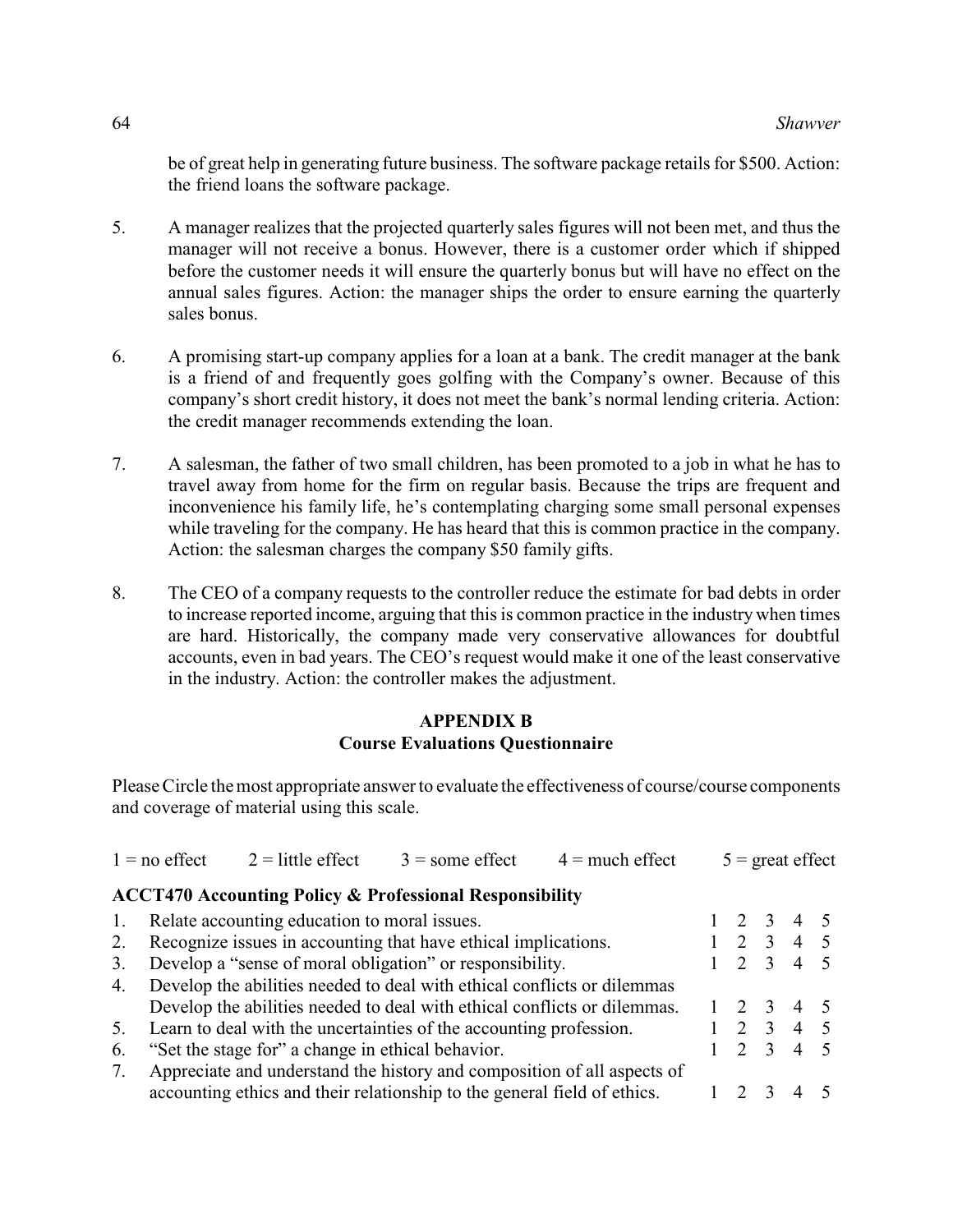|    |                                                                     | $1 =$ no effect $2 =$ little effect | $3 =$ some effect $4 =$ much effect                              |  |  | $5 =$ great effect  |  |  |
|----|---------------------------------------------------------------------|-------------------------------------|------------------------------------------------------------------|--|--|---------------------|--|--|
|    | 8. Overall effectiveness in evaluating accounting ethical issues.   |                                     |                                                                  |  |  | $1 \t2 \t3 \t4 \t5$ |  |  |
| 9. | Treated as colleagues with students encouraged to challenge faculty |                                     |                                                                  |  |  |                     |  |  |
|    | ideas.                                                              |                                     |                                                                  |  |  | $1 \t2 \t3 \t4 \t5$ |  |  |
|    | 10. Environment fostered trust between students and faculty.        |                                     |                                                                  |  |  | $1 \t2 \t3 \t4 \t5$ |  |  |
|    | 11. Encourage the free exchange of ideas.                           |                                     |                                                                  |  |  | $1 \t2 \t3 \t4 \t5$ |  |  |
|    |                                                                     |                                     | 12. Encourage the student's ability to analyze moral situations. |  |  | $1 \t2 \t3 \t4 \t5$ |  |  |
|    |                                                                     |                                     |                                                                  |  |  |                     |  |  |

# **ACCT470 Examinations**

|    | Relate accounting education to moral issues.                             |  |                          |  |
|----|--------------------------------------------------------------------------|--|--------------------------|--|
| 2. | Recognize issues in accounting that have ethical implications.           |  |                          |  |
| 3. | Develop a "sense of moral obligation" or responsibility.                 |  | $\overline{4}$           |  |
| 4. | Develop the abilities needed to deal with ethical conflicts or dilemmas. |  | $\boldsymbol{\varDelta}$ |  |
| 5. | Learn to deal with the uncertainties of the accounting profession.       |  |                          |  |
|    | 6. "Set the stage for" a change in ethical behavior.                     |  |                          |  |
| 7. | Appreciate and understand the history and composition of all aspects of  |  |                          |  |
|    | accounting ethics and their relationship to the general field of ethics. |  |                          |  |
| 8. | Overall effectiveness in evaluating accounting ethical issues.           |  |                          |  |
|    |                                                                          |  |                          |  |

# **ACCT470 Text and Chapter Readings**

|    | Relate accounting education to moral issues.                             |  | 4 5 |          |
|----|--------------------------------------------------------------------------|--|-----|----------|
| 2. | Recognize issues in accounting that have ethical implications.           |  |     | $\sim$ 5 |
| 3. | Develop a "sense of moral obligation" or responsibility.                 |  | 4 5 |          |
| 4. | Develop the abilities needed to deal with ethical conflicts or dilemmas. |  | 4 5 |          |
| 5. | Learn to deal with the uncertainties of the accounting profession.       |  | 4 5 |          |
| 6. | "Set the stage for" a change in ethical behavior.                        |  |     |          |
| 7. | Appreciate and understand the history and composition of all aspects of  |  |     |          |
|    | accounting ethics and their relationship to the general field of ethics. |  |     |          |
| 8. | Overall effectiveness in evaluating accounting ethical issues.           |  |     |          |
|    |                                                                          |  |     |          |

## **ACCT470 Homework Cases & Presentation**

|    | Relate accounting education to moral issues.                             |  |                          |  |
|----|--------------------------------------------------------------------------|--|--------------------------|--|
| 2. | Recognize issues in accounting that have ethical implications.           |  |                          |  |
| 3. | Develop a "sense of moral obligation" or responsibility.                 |  | $\boldsymbol{\varDelta}$ |  |
| 4. | Develop the abilities needed to deal with ethical conflicts or dilemmas. |  | $\overline{4}$           |  |
| 5. | Learn to deal with the uncertainties of the accounting profession.       |  | $\overline{4}$           |  |
| 6. | "Set the stage for" a change in ethical behavior.                        |  |                          |  |
| 7. | Appreciate and understand the history and composition of all aspects of  |  |                          |  |
|    | accounting ethics and their relationship to the general field of ethics. |  |                          |  |
| 8. | Overall effectiveness in evaluating accounting ethical issues.           |  |                          |  |
|    |                                                                          |  |                          |  |